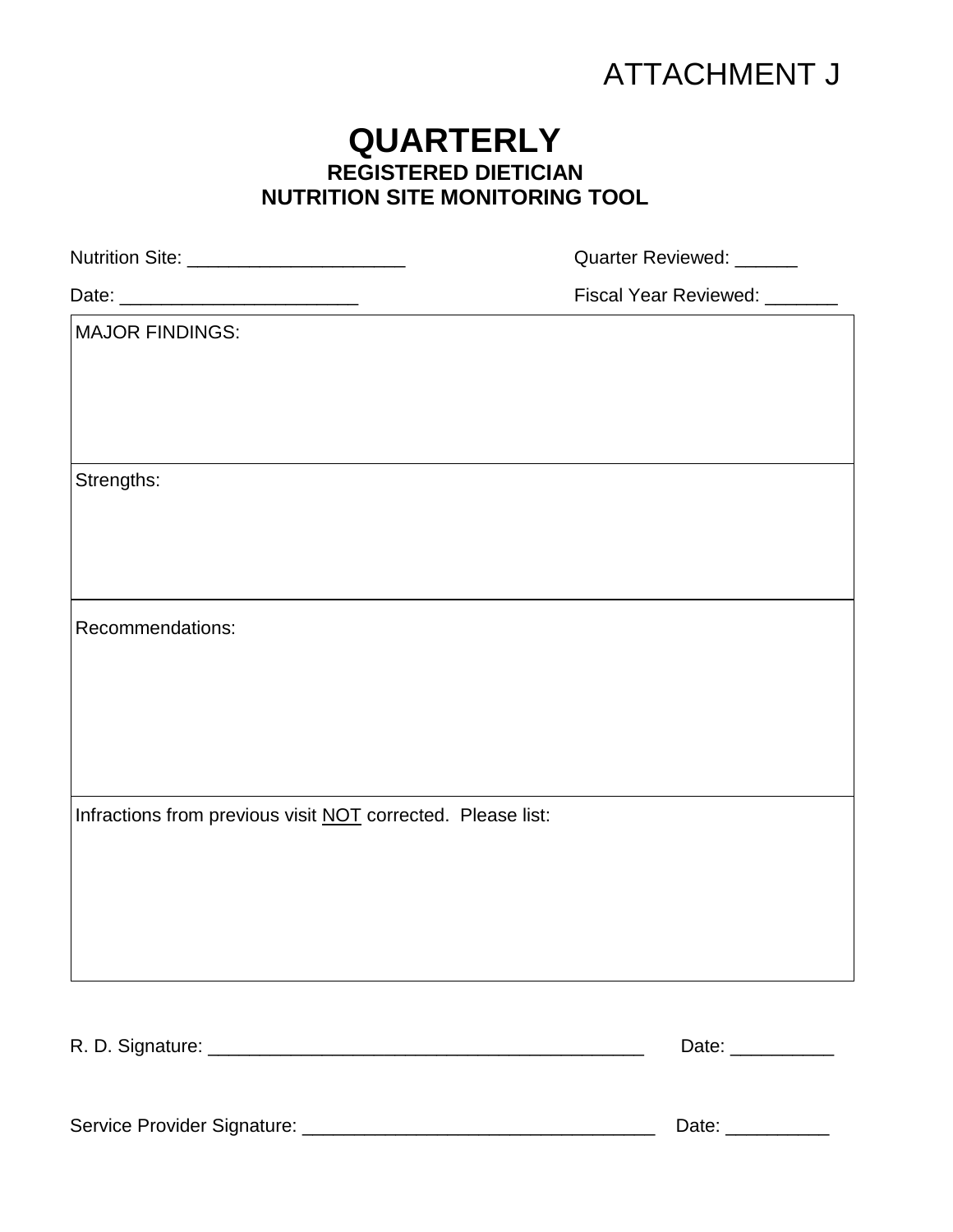S/N/U COMMENTS

Dining Room

Last Served

 $STANDARDS: S = Satisfactory; N = Needs Improvement; U = Unsatisfactory$ 

| 1. |    | <b>Meal Production:</b>                                                      | <b>ENTER</b>           | Home- |
|----|----|------------------------------------------------------------------------------|------------------------|-------|
|    |    | a. Meal conforms to approved menu                                            | <b>TEMPS</b><br>Entree | Bound |
|    |    | b. Meal ready on time                                                        | Starch                 |       |
|    |    | c. Meal temperatures appropriate and<br>logged daily (first and last). Enter | Veggie<br>Veggie       |       |
|    |    | todays' temps in chart $\rightarrow$                                         |                        |       |
|    |    | d. Standardized recipes used                                                 | Fruit                  |       |
|    |    | e. Meal tasty and appealing                                                  | Fruit                  |       |
|    | f. | Portion control accurate                                                     | <b>Milk</b>            |       |
|    |    | g. Meal cooling log and protocol in place                                    | Other                  |       |
|    |    | 2. Sanitation and Safety (General):                                          | Other                  |       |
|    |    | a. Kitchen walls, floor & ceiling clean<br>and in good repair                |                        |       |
|    |    | b. Counter, shelves clean                                                    |                        |       |
|    |    | c. Work areas clean & tidy                                                   |                        |       |
|    |    | d. Stove/oven clean                                                          |                        |       |
|    |    | e. Service on fire extinguishers and<br>hood extinguishers up-to-date        |                        |       |
|    | f. | Equipment clean and in good repair                                           |                        |       |
|    | g. | Thermometers cleaned and<br>calibrated regularly                             |                        |       |
|    |    | h. Proper dishwashing procedure<br>followed                                  |                        |       |
|    | i. | Garbage cans clean/covered                                                   |                        |       |
|    | j. | No apparent evidence of insects or<br>pests                                  |                        |       |

Developed by Sue Schultz, R.D., with input from Susan Maloney and the California Department of Aging H:\ALL\Nutrition Program Procedure Manual\Attachment F -Quarterly Nutrition Site Monitoring Tools\Quarterly Nutrition Site Monitoring Tool revised attachment J 093019.docx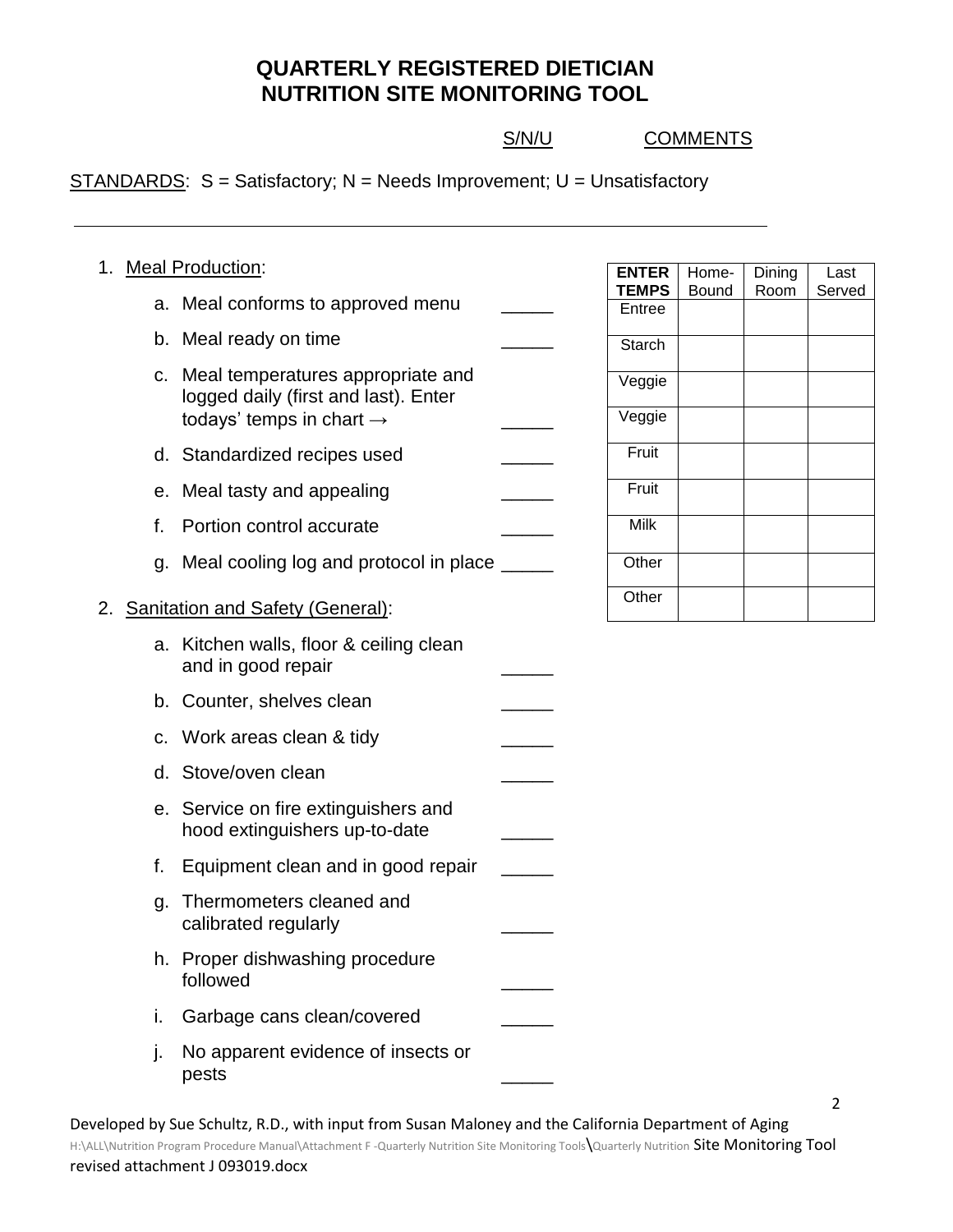**COMMENTS** 

|    |                                                                               | S/N/U |
|----|-------------------------------------------------------------------------------|-------|
|    | k. Cleaning Schedule posted /followed                                         |       |
| I. | Logs kept for sanitized water for<br>wiping rags                              |       |
|    | m. Handwashing sink in workplace                                              |       |
|    | n. Single use towels by handwashing<br>sink                                   |       |
|    | o. Hand washing signs posted in<br>workplace                                  |       |
|    | p. Hand washing signs posted in<br>bathroom                                   |       |
|    | q. No smoking signs posted in work area ______                                |       |
| r. | Windows screened and doors<br>screened if left open                           |       |
|    | s. Warning sign for removing food posted<br>in the dining room                |       |
| t. | Dining room appearance appropriate                                            |       |
|    | u. No pets in dining room (service<br>animals OK) - Signage posted            |       |
|    | 3. Dry Food Storage:                                                          |       |
|    | a. Clean and orderly                                                          |       |
|    | b. Food stored 6" above floor                                                 |       |
|    | c. Temperature acceptable $(50^{\circ}$ -70 $^{\circ}$ F)                     |       |
| d. | Inventory rotated (first in, first out)                                       |       |
|    | e. Cleaning supplies stored separate<br>from food                             |       |
| f. | <b>Material Safety Data Sheets (MSDS)</b><br>available with cleaning supplies |       |

4. Refrigerators and Freezers: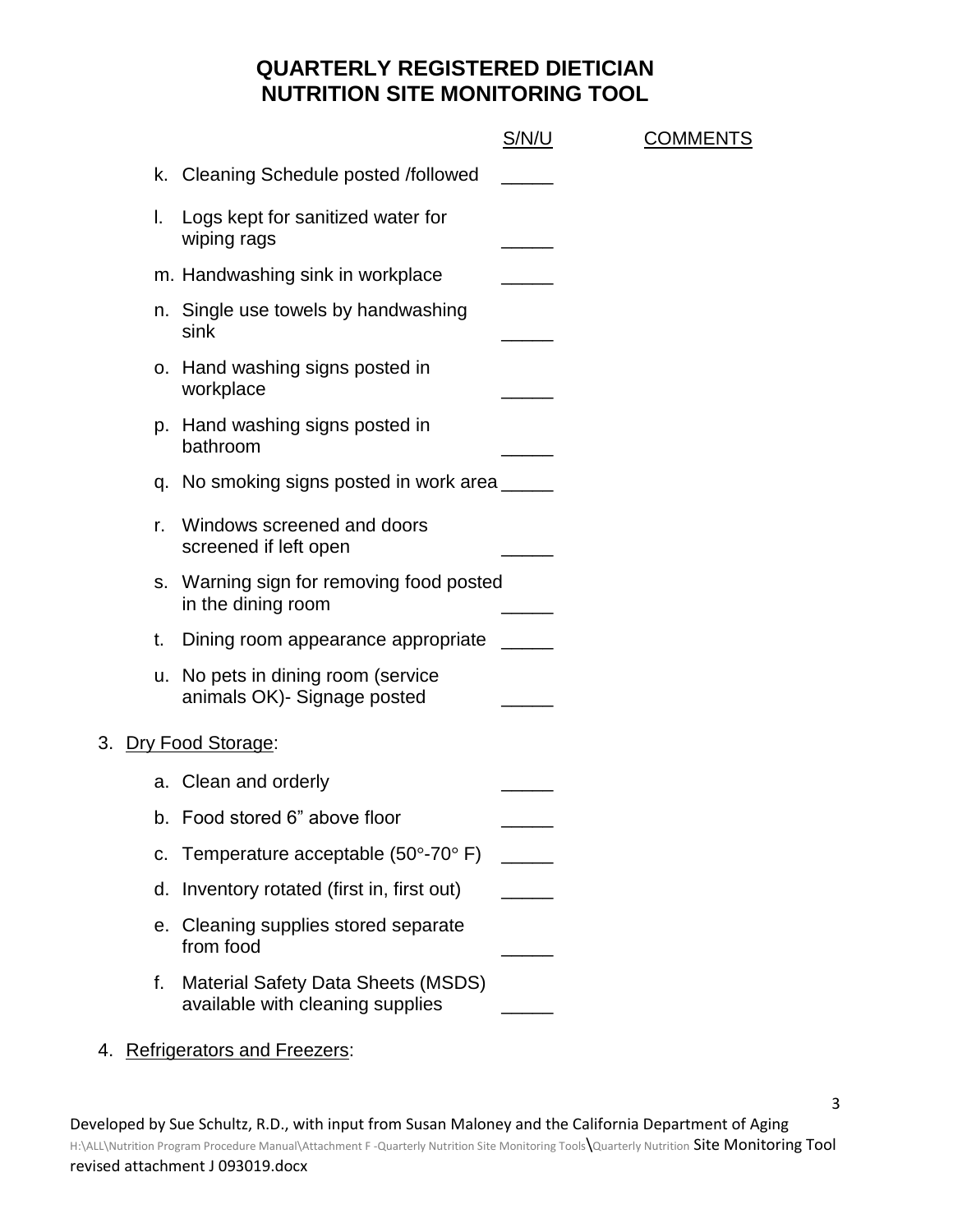|    |            |                                                                                                                      | <u>S/N/U</u> |    | <b>COMMENTS</b> |
|----|------------|----------------------------------------------------------------------------------------------------------------------|--------------|----|-----------------|
|    |            | a. Temperatures logged daily (Fridge<br>temps are $40^\circ$ F or below / Freezer<br>temps are $0^\circ$ F or below) |              |    |                 |
|    |            | Temperature range at time of visit:                                                                                  |              | R: | F: The          |
|    |            | b. Working thermometer in refrigerator<br>and freezer                                                                |              |    |                 |
|    |            | c. Foods covered and dated                                                                                           |              |    |                 |
|    |            | d. Clean & orderly (inside and outside)                                                                              |              |    |                 |
|    |            | e. Food prepared at the facility not stored<br>longer than 2 days in refrigerator                                    |              |    |                 |
|    | f.         | Foods in refrigerator within expiration<br>date                                                                      |              |    |                 |
|    |            | g. Food prepared at the facility not stored<br>in freezer longer than 30 days                                        |              |    |                 |
|    |            | h. Foods routinely defrosted in fridge on<br>the bottom shelf of the refrigerator                                    |              |    |                 |
| 5. | Personnel: |                                                                                                                      |              |    |                 |
|    |            | a. Appearance: clean clothes/apron                                                                                   |              |    |                 |
|    |            | b. Appropriate head coverings/hair<br>restrained                                                                     |              |    |                 |
|    |            | c. Proper food handling practices<br>observed                                                                        |              |    |                 |
|    |            | d. Appropriate use of tongs and gloves                                                                               |              |    |                 |
|    |            | e. Close-toed shoes                                                                                                  |              |    |                 |
|    | f.         | No eating/drinking in the kitchen                                                                                    |              |    |                 |
| 6. |            | <b>Management Practices:</b>                                                                                         |              |    |                 |
|    |            | a. Inventorying, purchasing                                                                                          |              |    |                 |
|    |            | b. Policies & procedures                                                                                             |              |    |                 |
|    |            | c. Staffing and training adequate                                                                                    |              |    |                 |

4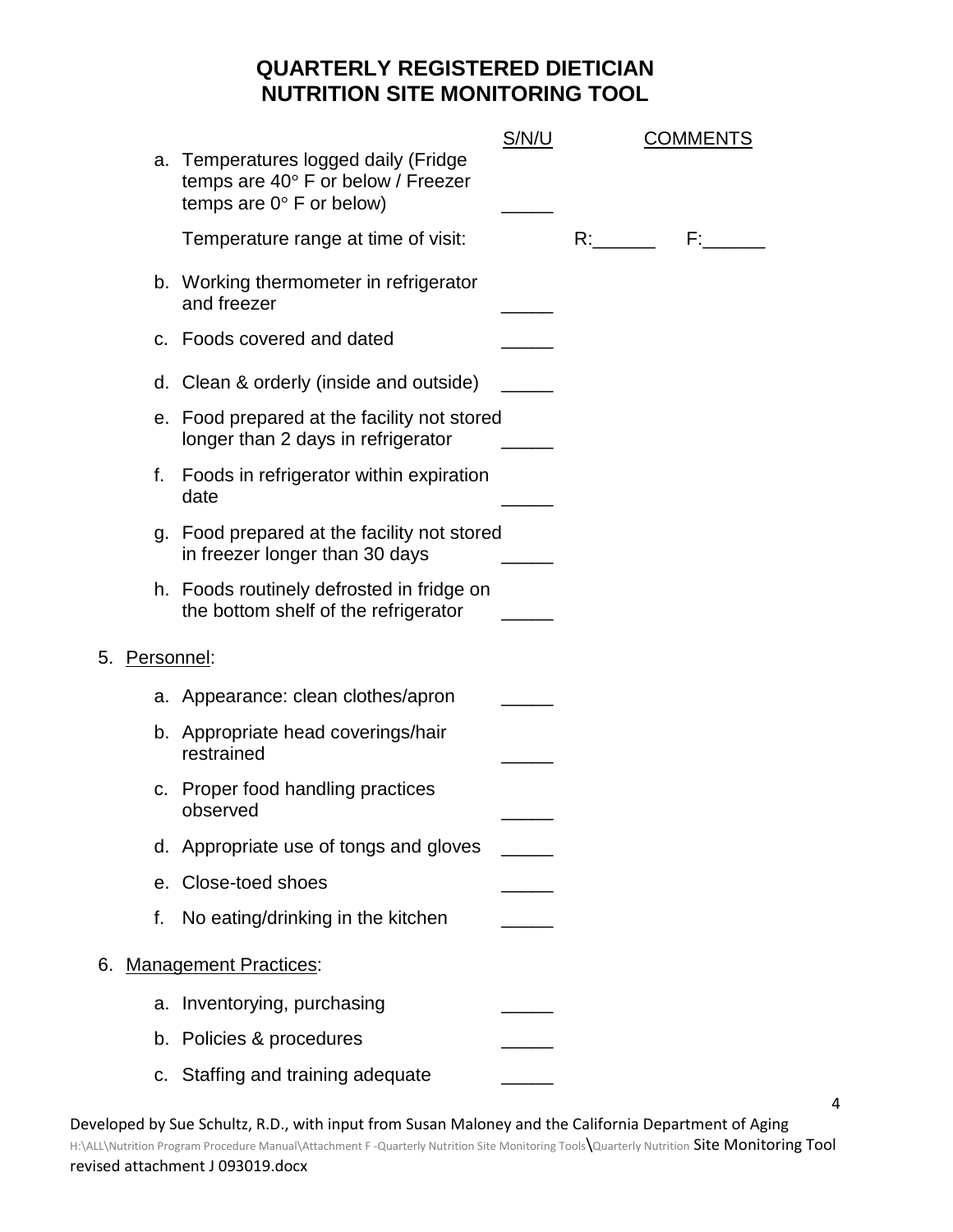|    |                                                                                                                                                                                                                                                                                                                                                                                                         | S/N/U | <b>COMMENTS</b> |
|----|---------------------------------------------------------------------------------------------------------------------------------------------------------------------------------------------------------------------------------------------------------------------------------------------------------------------------------------------------------------------------------------------------------|-------|-----------------|
|    | Food safety<br>$\bullet$<br>Prevention of foodborne illness<br>$\bullet$<br><b>HACCP</b> principles<br>$\bullet$<br><b>Accident prevention</b><br>$\bullet$<br>Instruction on fire safety<br>$\bullet$<br>First aid<br>Choking<br>$\bullet$<br>Earthquake preparedness<br>$\bullet$<br>Other emergency procedures<br>Training records on file (i.e.: topics<br>$\bullet$<br>covered and sign-in sheets) |       |                 |
|    | d. Nutrition Education Performed/<br>conducted according to approved<br>annual plan and Title 22                                                                                                                                                                                                                                                                                                        |       |                 |
|    | e. Menu posted in a visible location in<br>the dining area                                                                                                                                                                                                                                                                                                                                              |       |                 |
| f. | Menu substitutions approved prior to<br>meal service (Title 22)                                                                                                                                                                                                                                                                                                                                         |       |                 |
|    | 7. Meal Service Volunteers:                                                                                                                                                                                                                                                                                                                                                                             |       |                 |
|    | a. Scheduling appropriate                                                                                                                                                                                                                                                                                                                                                                               |       |                 |
|    | b. Training adequate                                                                                                                                                                                                                                                                                                                                                                                    |       |                 |
|    | c. Food handling procedures followed                                                                                                                                                                                                                                                                                                                                                                    |       |                 |
|    | 8. Meal Transport: Home delivered meals                                                                                                                                                                                                                                                                                                                                                                 |       |                 |
|    | a. Equipment clean & in working order                                                                                                                                                                                                                                                                                                                                                                   |       |                 |
|    | b. Timely delivery (less than 2 hrs. or<br>no more than 4 hrs. with temperature<br>control)                                                                                                                                                                                                                                                                                                             |       |                 |
|    | c. Food temperatures appropriate and<br>logged regularly (first and last meal)                                                                                                                                                                                                                                                                                                                          |       |                 |
|    | d. Observe one route per visit-1<br>to 2 stops (alternate routes):<br><b>Cleanliness of vehicle</b><br>Vehicle in good working order                                                                                                                                                                                                                                                                    |       |                 |

5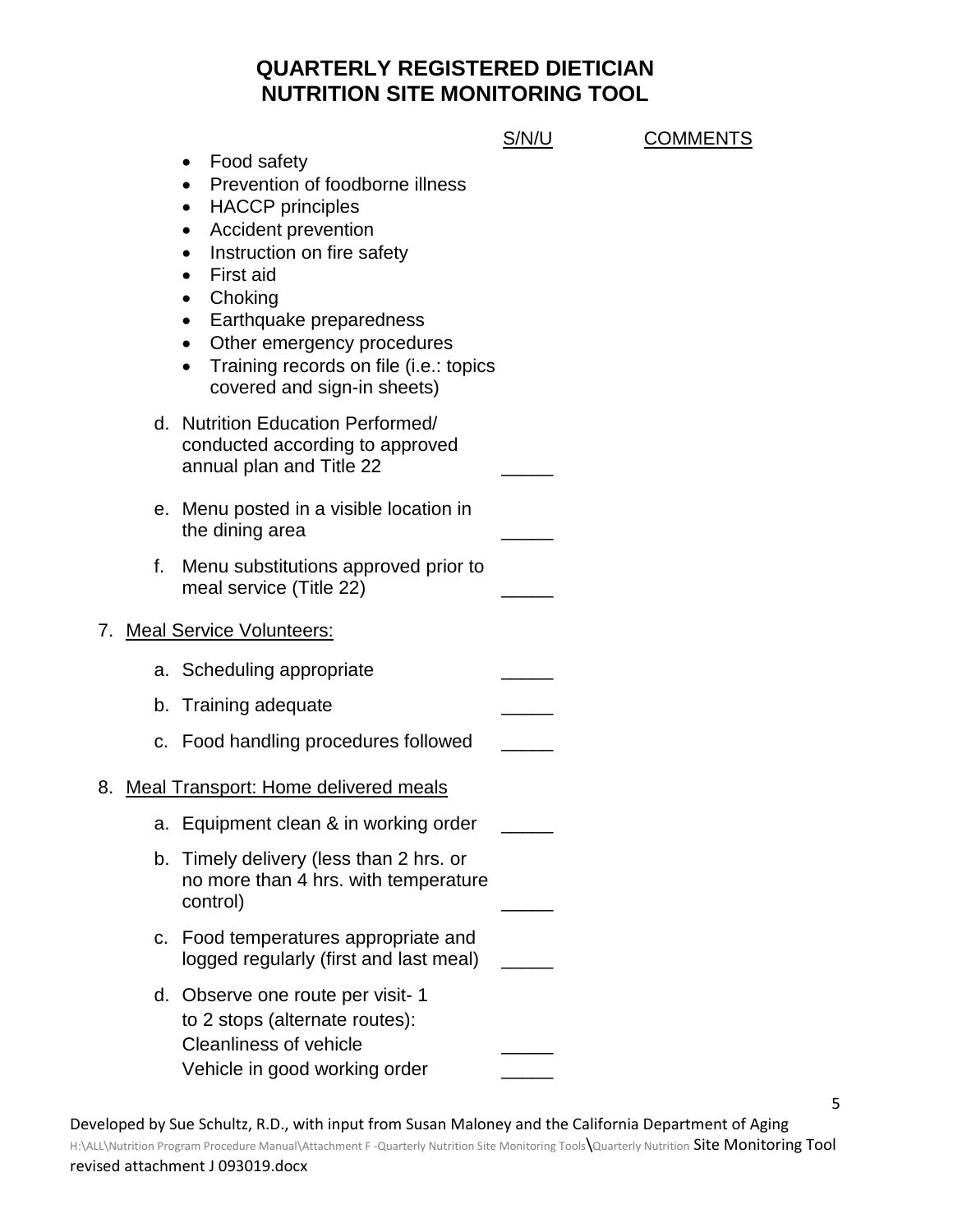**COMMENTS** 

| No animals in vehicle                   |  |
|-----------------------------------------|--|
| <b>Cleanliness of container</b>         |  |
| transporting home delivered meals       |  |
| Proper food handling when delivered     |  |
| Driver cognizant of clients' well-being |  |
| Client safety protocol in place         |  |
| Driver hygiene                          |  |
| Confidential handling of client info.   |  |
| Meal not left (i.e. in ice chest) when  |  |
| client not available                    |  |
| "No Answer" protocol in place           |  |

List Staff Training Provided by R.D. during visit:

Was the training provided in accordance with the approved annual training plan? \_\_\_\_\_

Developed by Sue Schultz, R.D., with input from Susan Maloney and the California Department of Aging

 $\mathcal{H}=\mathcal{H}=\mathcal{H}=\mathcal{H}=\mathcal{H}=\mathcal{H}=\mathcal{H}=\mathcal{H}=\mathcal{H}=\mathcal{H}=\mathcal{H}=\mathcal{H}=\mathcal{H}=\mathcal{H}=\mathcal{H}=\mathcal{H}=\mathcal{H}=\mathcal{H}=\mathcal{H}=\mathcal{H}=\mathcal{H}=\mathcal{H}=\mathcal{H}=\mathcal{H}=\mathcal{H}=\mathcal{H}=\mathcal{H}=\mathcal{H}=\mathcal{H}=\mathcal{H}=\mathcal{H}=\mathcal{H}=\mathcal{H}=\mathcal{H}=\mathcal{H}=\mathcal{H}=\mathcal{$ 

Inspections/Certifications

revised attachment J 093019.docx

County Environmental Health Inspection Date: \_\_\_\_\_\_\_\_\_\_\_\_\_\_\_\_

Violations/Comments on inspection form: